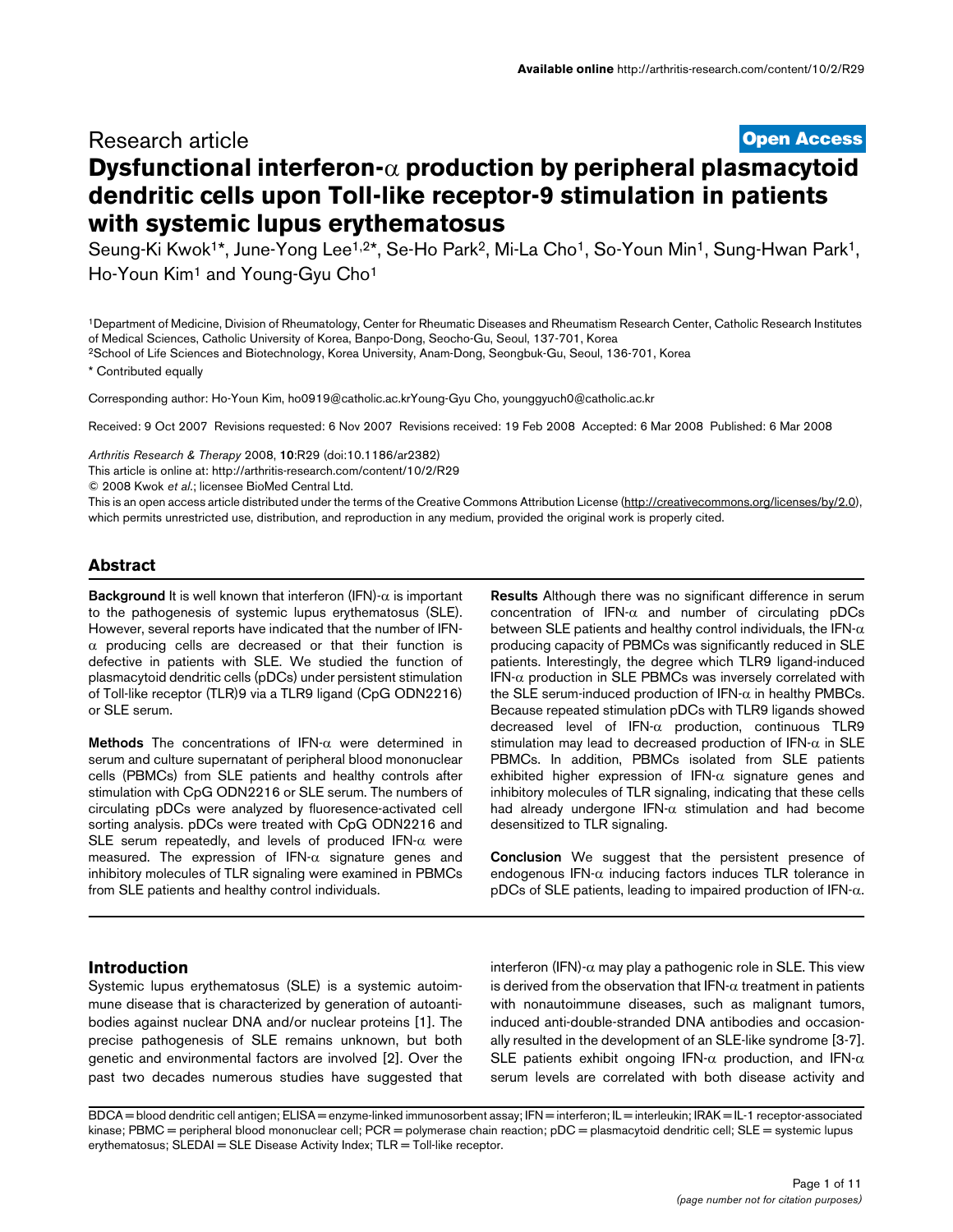severity [8,9]. IFN- $\alpha$  levels also correlate with anti-doublestranded DNA antibody production, complement activation, and IL-10 production, all of which are important indicators in SLE disease progression [9].

IFN- $\alpha$  plays a role in the activation, differentiation, and survival of B cells, T cells, and dendritic cells. IFN- $\alpha$  is mainly produced in plasmacytoid dendritic cells (pDCs); they were originally termed natural IFN-α producing cells [10-12]. pDCs are key effector cells in the innate immune system because of their ability to produce large amounts of IFN- $\alpha$  in response to microbial and viral infections. Human pDCs selectively express Tolllike receptor (TLR) 7 and TLR9 within the endosomal compartment. These receptors are activated in response to viral RNA and DNA, leading to production of IFN- $\alpha$  [12,13]. Recent studies have shown that DNA-containing immune complexes within SLE serum stimulate pDCs to produce IFN- $\alpha$  [14,15], which is mediated cooperatively by TLR9 and FcγRIIa (CD32) [15].

Patients with SLE have reduced numbers of circulating natural IFN- $\alpha$  producing cells. The levels of IFN- $\alpha$  produced by SLE peripheral blood mononuclear cells (PBMCs) induced by SLE serum that contained an endogenous  $IFN-\alpha$ -inducing factor, herpes simplex virus type 1, or the D type of CpG motif were lower than those produced by healthy control PBMCs, and the IFN- $\alpha$  producing capability of circulating pDCs in SLE patients may be impaired [16-18]. These results do not fit well with the role of IFN- $α$  in SLE pathogenesis described above, although they suggest that the local concentration of IFN- $\alpha$  in an affected region is important. Furthermore, there have been reports that the pDCs from SLE patients and healthy control individuals produce similar amounts of  $IFN-\alpha$  on a per cell basis in response to viral infection [17,19]. We wished to establish definitively the IFN- $\alpha$  production capability of PBMCs from SLE patients, and we show that  $IFN-\alpha$  production is dysfunctional in pDCs from such patients.

We hypothesized that the persistent presence of DNA-containing immune complexes, which stimulate TLR9, affects the function of pDCs resulting in their malfunction. We analyzed serum levels of IFN-α in SLE patients and *in vitro* production of IFN- $\alpha$  in isolated PBMCs subjected to artificial stimulation by CpG ODN2216, which specifically activates human TLR9 in pDCs but not in B cells [20]. We also examined the number of circulating pDCs in SLE patients, as compared with those in healthy control individuals, using specific pDC surface markers and flow cytometry. The expression of IFN- $\alpha$  signature genes (IFN- $\alpha$  responsive genes) and inhibitory molecules of the TLR signaling cascade were examined. Our findings suggest that pDCs are dysfunctional in patients with chronic SLE, which is probably due to desensitization of TLR9 as a result of over-stimulation by DNA-containing immune complexes that are present in the sera of SLE patients.

## **Materials and methods Patients and control individuals**

This study was approved by the Institutional Review Board of Kangnam St. Mary's Hospital (Seoul, Korea) and all participants provided informed consent. Forty-three consecutive patients (two males and 41 females; age  $35 \pm 8.4$  years) who presented at the rheumatology clinic and fulfilled the revised classification criteria for SLE [21] were enrolled in the study. Twenty-six volunteers (one male and 25 females; age 38.4 ± 4.3 years) were recruited to serve as healthy control individuals. Among the 43 patients, two patients were off prescription medication (in remission) and three were receiving prednisolone alone (mean dosage 12.5 mg/day; range 5 to 20 mg/ day). The remaining 38 patients were receiving both prednisolone (mean dosage 13.3 mg/day; range 2.5 to 125 mg/ day) and adjunctive therapies, such as hydroxychloroquine (34 patients; 200 or 400 mg/day), azathioprine (four patients), mizoribine (four patients), mycophenolate mofetil (three patients), and cyclosporine (one patient). Disease activity was scored using the SLE Disease Activity Index (SLEDAI) [22]. Descriptive statistics and clinical data for the SLE patients are described in Table 1.

## **Preparation of PBMCs and pDCs**

Blood samples obtained from patients and healthy control individuals were collected in heparinized tubes (BD Biosciences, San Jose, CA, USA), and PBMCs were prepared using Ficoll-Hypaque (Amersham Bioscience, Pascataway, NJ, USA) density gradient centrifugation. Cells were washed and suspended in RPMI 1640 medium (GibcoBRL, Carlsbad, CA, USA) containing penicillin (100 U/ml), streptomycin (100 μg/ ml), and 10% fetal bovine serum (GibcoBRL) that had been inactivated by heating to 56°C for 1 hour. Healthy pDCs were isolated from PBMCs using a Diamond Plasmacytoid Dendritic Cell Isolation Kit (Miltenyi Biotec, Bergisch Gladbach, Germany); pDC purity was greater than 95%. The purified pDCs were cultured in RPMI 1640 medium containing 10% fetal bovine serum, granulocyte-macrophage colony stimulating factor (10 ng/ml), and IL-3 (10 ng/ml).

### **Flow cytometry**

PBMCs were incubated with human IgG to block the Fc receptor and then incubated with anti-CD123-PE-Cy5 monoclonal antibody (Mouse  $lgG_1$ ; BD Pharmingen™, San Jose, CA, USA), anti-BDCA-2-fluorescein isothiocyanate, and monoclonal antibody (Mouse  $\text{lgG}_1$ ; Miltenyi Biotec) for 30 minutes at 4°C; isotype control experiments were conducted in parallel. After two washes, the cells were re-suspended in phosphate-buffered saline and analyzed by flow cytometry. pDCs were identified by dual staining for both CD123 and blood dendritic cell antigen (BDCA)-2.

### **IFN-**α **induction**

PBMCs  $(1 \times 10^6 \text{ cells})$  were stimulated using 1  $\mu$ mol/l CpG ODN2216 (InvivoGen, San Diego, CA, USA) or 30% serum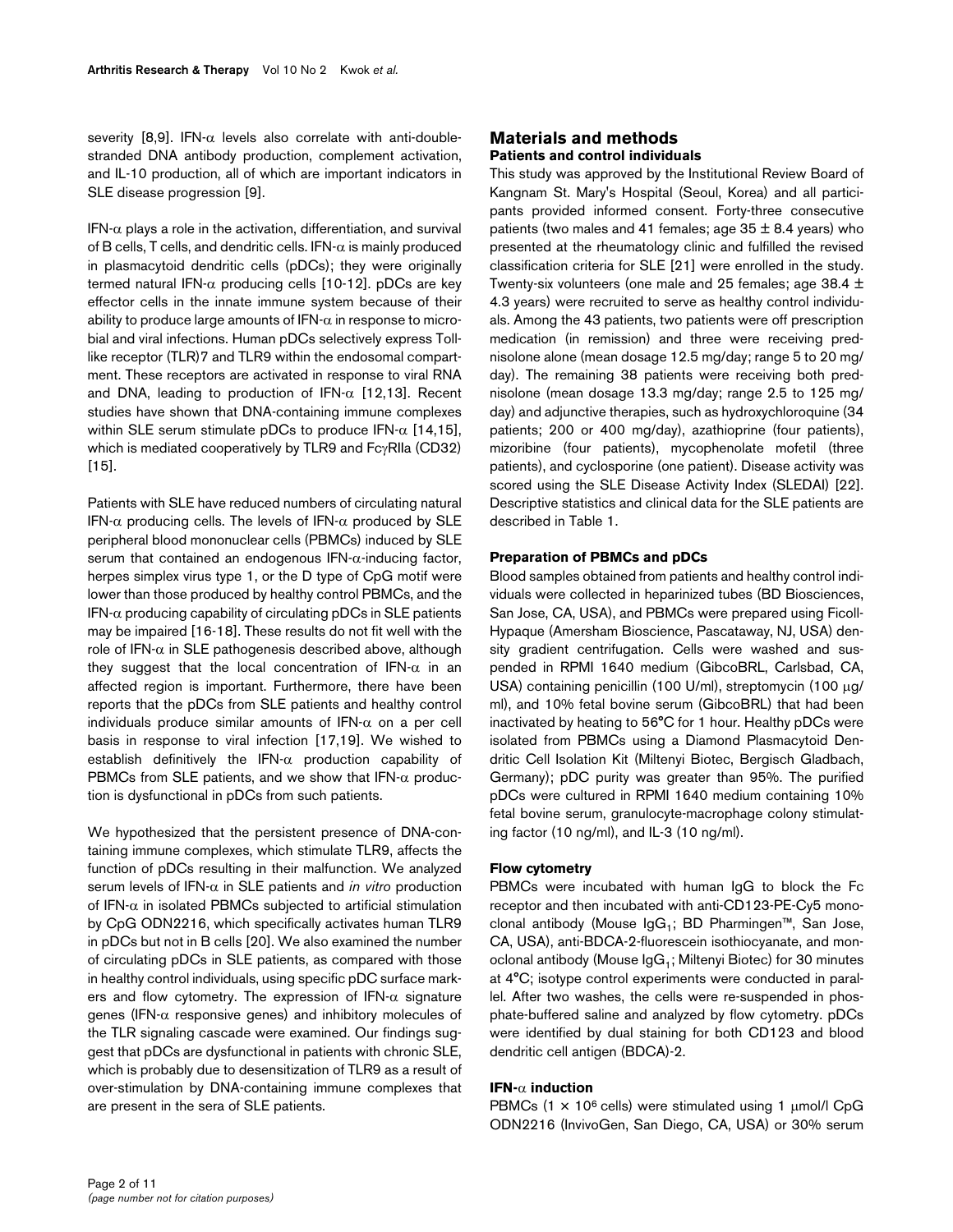#### **Table 1**

| Demographic and clinical characteristics of SLE patients |                         |
|----------------------------------------------------------|-------------------------|
| Characteristic                                           | SLE patients $(n = 43)$ |
| Age (years; mean [range])                                | 35.0 (21 to 56)         |
| Sex (n; males/females)                                   | 2/41                    |
| Disease duration (years; mean [range])                   | 8.5 (0.1 to 18)         |
| $SLEDAI$ (mean $\pm$ SD)                                 | $3.72 \pm 3.84$         |
| Active $(n = 9)^a$                                       | $9.55 \pm 4.50$         |
| Inactive $(n = 34)$                                      | $2.17 \pm 1.42$         |
| Cutaneous manifestation (n [%])                          | 26(60.5)                |
| Arthritis (n [%])                                        | 27 (62.8)               |
| Renal manifestation (n [%])                              | 9(20.9)                 |
| Cytopenia (n [%])                                        | 11(25.6)                |
| Serositis (n [%])                                        | 8(18.6)                 |
| Prednisolone (n [%]; mean dosage [mg/day])               | 41 (95.3); 13.0         |
| Hydroxychloroquine (n [%])                               | 34(79.1)                |
| Azathioprine (n [%])                                     | 4(9.3)                  |
| Cyclosporin (n [%])                                      | 1(2.3)                  |
| Mizoribine (n [%])                                       | 4(9.3)                  |
| Mycophenolate mofetil (n [%])                            | 3(7.0)                  |

aSystemic Lupus Erythematosus Disease Activity Index above 4. SD, standard deviation; SLE, systemic lupus erythematosus.

from SLE patients. Duplicate cultures were performed in 48 well plates (NUNK, Roskilde Denmark) at a final volume of 500 μl/well. After 24 hours IFN-α was measured from the supernatant.

#### **Measurement of IFN-**α

Supernatants collected from sera and cell cultures were stored at -70°C until further use. The amounts of IFN- $\alpha$  in the sera and supernatants were then measured using a sensitive sandwich ELISA kit (Bender MedSystems, Vienna, Austria). A representative standard curve for the IFN-α ELISA is shown in Additional file 1 (Supplementary Figure 1). All measurements were performed in duplicate and averaged values were used in the data analysis.

#### **pDC stimulation with TLR9 ligand and SLE serum**

Purified pDCs  $(2 \times 10^4 \text{ cells})$  were incubated with or without the TLR9 ligand CpG ODN2216 (1 μmol/l; InvivoGen) or 30% serum from SLE patients in 96-well plates (NUNK) at a final volume of 200 μl/well. After 24 hours the pDCs were carefully washed with serum-free RPMI and re-treated with or without CpG ODN2216 (1 μmol/l) or 30% serum from SLE patients. The supernatants were harvested after an additional 24 hours and IFN- $\alpha$  production was measured using ELISA. In the recovery assay, pDCs were treated with 1 μmol/l CpG ODN2216 for 24 hours, washed with serum-free medium, cultured with serum-containing medium for 0, 24, or 48 hours, and then treated again with CpG ODN2216 (1 μmol/l). After 24 hours IFN- $\alpha$  production was measured from the supernatant.

#### **Cell viability assay**

Relative cell viability was measured by Quick Cell Proliferation Assay kit (BioVision, Mountain View, CA, USA). Briefly, 1/10 volume of WST-1/electrocoupling solution were added into the culture media, incubated 4 hours in 5% carbon dioxide incubator, and measured the absorbance of the treated and untreated samples with water-soluble tetrazolium salt (WST)- 1/electrocoupling solution using a microtiter plate reader at 450 nm. Each sample was duplicated and averages of the absorbance were used in comparisons. The differences in absorbance between treated and untreated samples was shown as relative cell viability.

#### **Reverse transcription PCR**

Total RNA was extracted from isolated PBMCs or cultured cells using RNAzol B (Biotex Laboratories, Houston, TX, USA), in accordance with the manufacturer's instructions. Reverse transcription using 2 μg total RNA was carried out at 42°C using the Superscript reverse transcription system (Takara, Shiga, Japan). PCR amplification was performed in a reaction mixture containing 2.5 mmol/l dNTPs, 2.5 U Taq DNA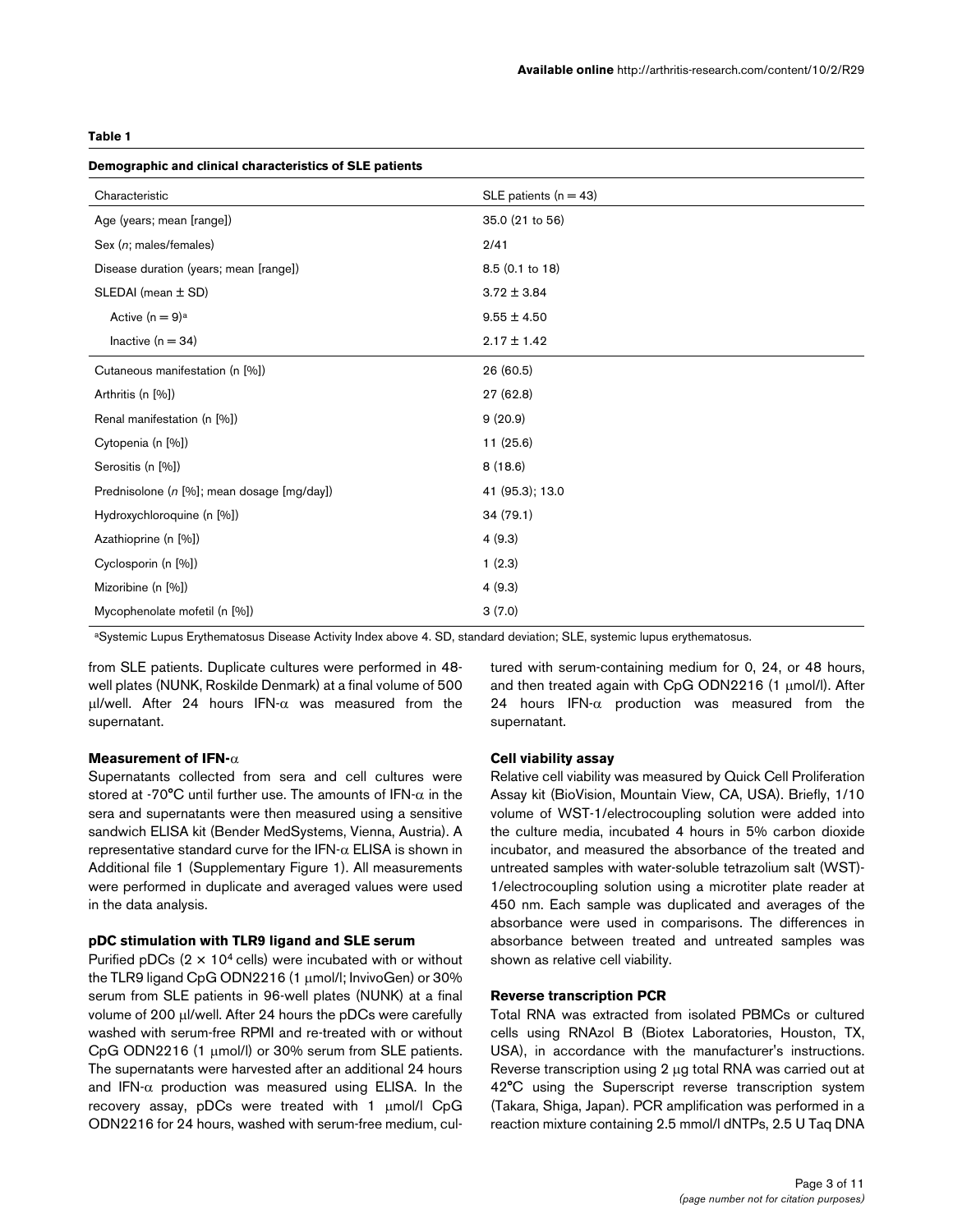#### <span id="page-3-0"></span>**Table 2**

#### **Sequences of primer pairs**

| Target molecules  | Sequence                                                                                     |
|-------------------|----------------------------------------------------------------------------------------------|
| <b>GAPDH</b>      | Forward: 5'-CGA TGC TGG GCG TGA GTA C-3'<br>Reverse: 5'-CGT TCA GCT CAG GGA TGA CC-3'        |
| $\beta$ -actin    | Forward: 5'-GGA CTT CGA GCA AGA GAT GG-3'<br>Reverse: 5'-TGT GTT GGC GTA CAG GTC TTT G-3'    |
| TLR9              | Forward: 5'-GTG CCC CAC TTC TCC ATG-3'<br>Reverse: 5'-GGC ACA GTC ATG ATG TTG TTG-3'         |
| IFI44             | Forward: 5'-CTC GGT GGT TAG CAA TTA TTC CTC-3'<br>Reverse: 5'-AGC CCA TAG CAT TCG TCT CAG-3' |
| IFIT <sub>1</sub> | Forward: 5'-CTC CTT GGG TTC GTC TAC AAA TTG-3'<br>Reverse: 5'-AGT CAG CAG CCA GTC TCA G-3'   |
| <b>PRKR</b>       | Forward: 5'-CTT CCA TCT GAC TCA GGT TT-3'<br>Reverse: 5'-TGC TTC TGA C G GTA TGT ATT A-3'    |
| MyD88s            | Forward: 5'-CGG CAA CTG GAG ACA CAA G-3'<br>Reverse: 5'-TCT GGA AGT CAC ATT CCT TGC-3'       |
| <b>IRAK-M</b>     | Forward: 5'-TTT GAA TGC AGC CAG TCT GA-3'<br>Reverse: 5'-GCA TTG CTT ATG GAG CCA AT-3'       |

GAPDH, glyceraldehyde-3-phosphate dehydrogenase; IFI44, interferon-induced protein 44; IFIT1, interferon-induced protein with tetratricopeptide repeats 1; PRKR, Interferon-inducible double-stranded RNA-dependent protein kinase; TLR, Toll-like receptor.

polymerase (Takara), 0.25 μmol/l sense and antisense primers, and PCR buffer (1.5 mmol/l MgCl<sub>2</sub>, 50 mmol/l KCl, 10 mmol/l Tris-HCl [pH 8.3]). Reactions were processed in a DNA thermal cycler (Perkin-Elmer Cetus, Wellesley, MA, USA). PCR products were separated on a 2.5% agarose gel and stained with ethidium bromide. The latest cycle number during which PCR products were not yet saturated was selected and used to compare treatments using Quantity One software (version 4.5.2; BioRad, Hercules, CA, USA). Results are expressed as the ratio of target PCR products to GAPDH (glyceraldehyde-3-phosphate dehydrogenase) or β-actin product. The used primer pairs are described in Table [2.](#page-3-0)

### **Measuring immune complex levels in SLE patients' sera**

To measure the serum levels of immune complexes in SLE patients, we used the CIC-C1Q Circulating Immune Complexes ELISA kit (Bühlmann Laboratories AG, Schonenbuch, Switzerland). Circulating immune complexes from sera from patients with chronic SLE and control individuals were incubated with human C1q, which was adsorbed onto microtiter wells. After a washing step, we added alkaline phosphataseconjugated protein A, which binds to the Fc region of human IgG. After an additional washing step, the enzyme substrate (paranitrophenyl-phosphate) was added, followed by a stop solution. The absorption at 405 nm of each sample was measured. We used 14 SLE sera, two of which were from patients with SLEDAI values of 12 and 16, and the remainder were from patients with SLEDAI values of less than 4. The two active SLE sera exhibited 1.8 U and 6.3 U of immune complexes.

#### **Statistical analysis**

Differences between groups were analyzed using the Mann-Whitney U-test or Student's *t*-test. Correlation analyses were performed using Spearman's rank correlation test. All analyses were performed using SPSS (version 10.0; SPSS Inc., Chicago, IL, USA). Data are expressed as the mean ± standard deviation.

#### **Results**

### *In vitro* **IFN-**α **production is reduced in PBMCs from SLE patients**

We used ELISA to compare serum concentrations of IFN- $\alpha$ between SLE patients and healthy control individuals (Figure [1](#page-4-0)a). Patients with active SLE (SLEDAI  $>$  4) exhibited significantly higher levels of IFN- $\alpha$  than did patients with inactive SLE and healthy control individuals ( $P = 0.002$  and  $P = 0.007$ , respectively). However, the levels of IFN- $\alpha$  in total SLE patients (active and inactive) versus healthy control individuals were not significantly different ( $P = 0.280$ ). No correlation was observed between serum IFN-α levels and the clinical characteristics of SLE, such as disease duration, or medications such as steroids and hydroxychloroquine (data not shown).

Because the number of circulating pDCs is very low among total PMBCs, making it difficult to isolate this cell type from a blood sample, IFN-α production was measured in total PBMCs using a pDC-specific TLR9 ligand [20]. PBMCs from patients with SLE and healthy controls werestimulated *in vitro* for 24 hours using the TLR9 ligand CpG ODN2216. IFN-α production was then measured using ELISA. CpG DNA induced IFN-α production was markedly reduced in PBMCs from SLE patients as compared with PBMCs from healthy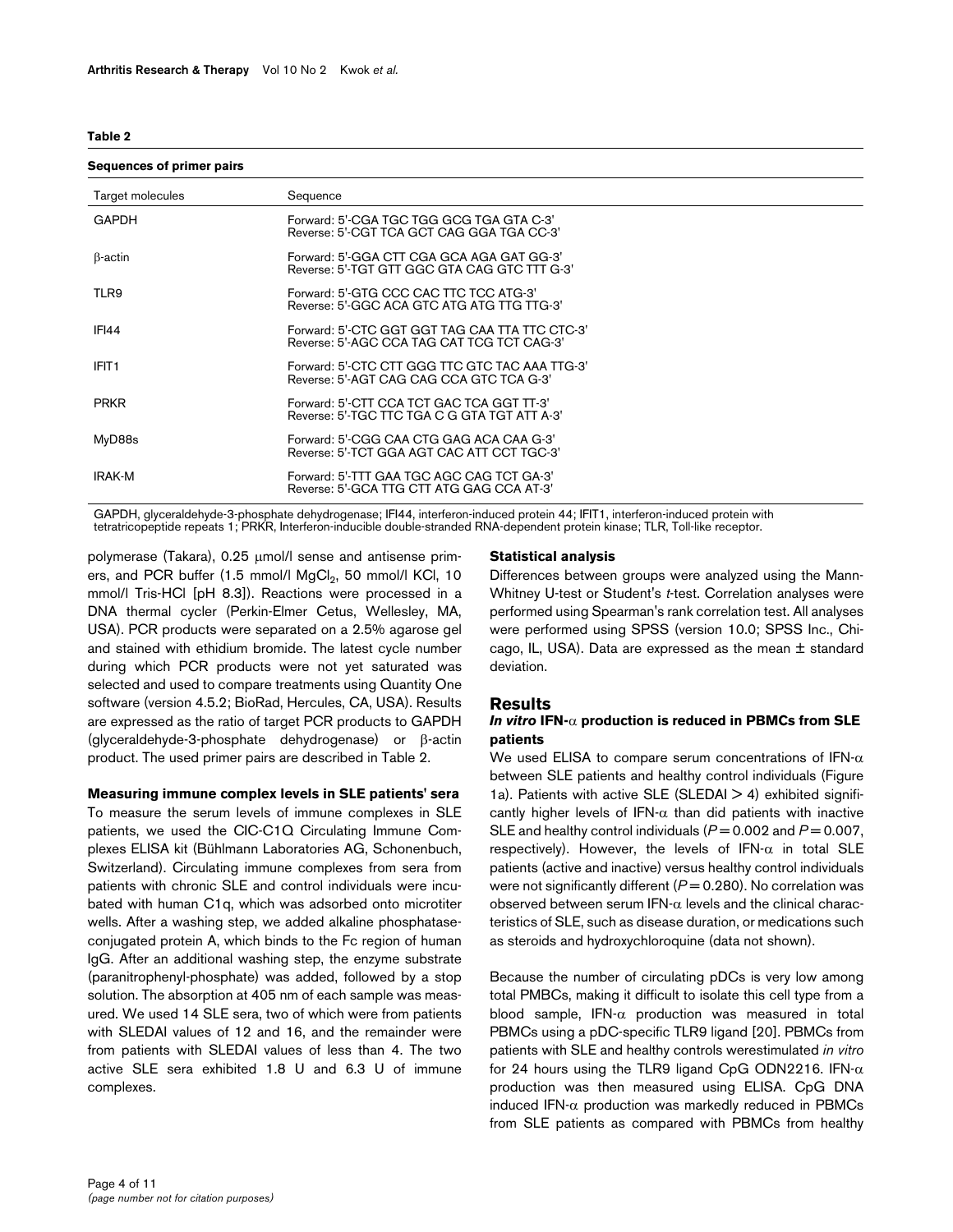<span id="page-4-0"></span>

IFN-α serum levels and *in vitro* IFN-α production after CpG ODN2216-stimulation. (a) Interferon (IFN)-α serum levels were measured in blood samples collected from patients with systemic lupus erythematosus (SLE) and healthy control individuals using ELISA. Patients with a SLE Disease Activity Index above 4 were classified as having active SLE. Although serum IFN-α levels were higher in patients with active SLE than in those with inactive SLE and healthy control individuals, IFN-α levels in all SLE patients combined were not significantly different from those in healthy control individuals (3.72 ± 3.89 pg/ml in SLE patients [n = 43] versus 1.2 ± 3.9 pg/ml in healthy control individuals [n = 26]; *P* = 0.280 < 0.001). **(b)** IFNα concentrations in culture supernatants were measured using ELISA after 24 hours of incubation with CpG ODN2216. IFN-α production in peripheral blood mononuclear cells isolated from SLE patients was significantly lower than that in cells isolated from healthy control individuals (342.46 ± 636.82 pg/ml in SLE patients [n = 43] versus 1,610.35 ± 759.56 pg/ml in healthy controls [n = 26]; *P* < 0.001). IFN-α production in peripheral blood mononuclear cells isolated from active SLE patients was also significantly lower than in cells isolated from healthy control individuals (*P* = 0.005). The solid bars represent the mean value in each experimental group. Patients with high IFN-α serum levels are indicated by #, \*, and \$ in both experiments. Statistical significance was analyzed using Student's *t*-test.

control individuals (342.46  $\pm$  636.82 pg/ml in SLE patients versus 1610.35 ± 759.56 pg/ml in healthy control individuals;  $P \le 0.001$ ; Figure [1b](#page-4-0)). In addition, IFN- $\alpha$  production was slightly higher in patients with active SLE than in those with inactive SLE, but the difference was not significant  $(P =$ 0133). No correlation was observed between serum levels of IFN-α and CpG-induced IFN-α production *in vitro* in patients with active SLE. Interestingly, IFN- $\alpha$  production was completely abolished in PBMCs from one-third of SLE patients. These data are almost identical to those reported previously [18]. Although CpG ODN2216 was not used in that previous work, CPG oligonucleotides, herpesviruses, and DNA-containing immune complexes are all TLR9 ligands. Our findings are in accordance with thosse of previous studies showing that PBMCs from SLE patients have reduced capacity to produce IFN-α in response to TLR9 stimulation [16,17].

## **Decreased IFN-**α **production in SLE patients cannot be fully explained in terms of decreased numbers of circulating pDCs**

Because pDCs are major producers of IFN-α, decreased IFN- $\alpha$  levels in SLE patients may be the result of a drop in pDC count [16,17,23]. To test this possibility, we stained PBMCs with anti-BDCA-2 and anti-CD123, which recognize specific

surface markers for human pDCs [23]. During fluoresenceactivated cell sorting analysis, PBMCs were selected in gate R1 and BDCA-2+/CD123+ cells from gate R1 were deemed pDCs, as shown in gate R2 (Figure 2a). The percentage of pDCs among PBMCs was slightly reduced in SLE patients compared with healthy control individuals  $(0.23 \pm 0.11\%)$  in SLE patients versus 0.30 ± 0.14% in controls; *P* > 0.10; Figure 2b). Although this difference was not statistically significant, a decrease in pDC count may partially contribute to  $reduced IFN-\alpha$  production. We observed similar results for the absolute number of circulating pDCs (data not shown). Because pDCs are a major source of  $IFN-\alpha$  in human PBMCs [10-12], we calculated the relative IFN- $\alpha$  producing capacity of pDCs *in vitro* as follows. The amount of IFN-α produced upon CpG ODN2216 stimulation *in vitro* was divided by the absolute number of pDCs. As expected from results presented in Figures [1](#page-4-0)b and 2b, the relative IFN- $\alpha$  producing capacity of pDCs was significantly lower in SLE patients than in control individuals (0.2  $\pm$  0.18 in SLE patients versus 1  $\pm$ 0.5 in control individuals; *P* < 0.01; Figure 2c). These data, and the fact that PBMCs from one-third of SLE patients did not produce IFN-α, suggest that the observed decrease in IFN- $\alpha$  production is caused by aberrant function in SLE pDCs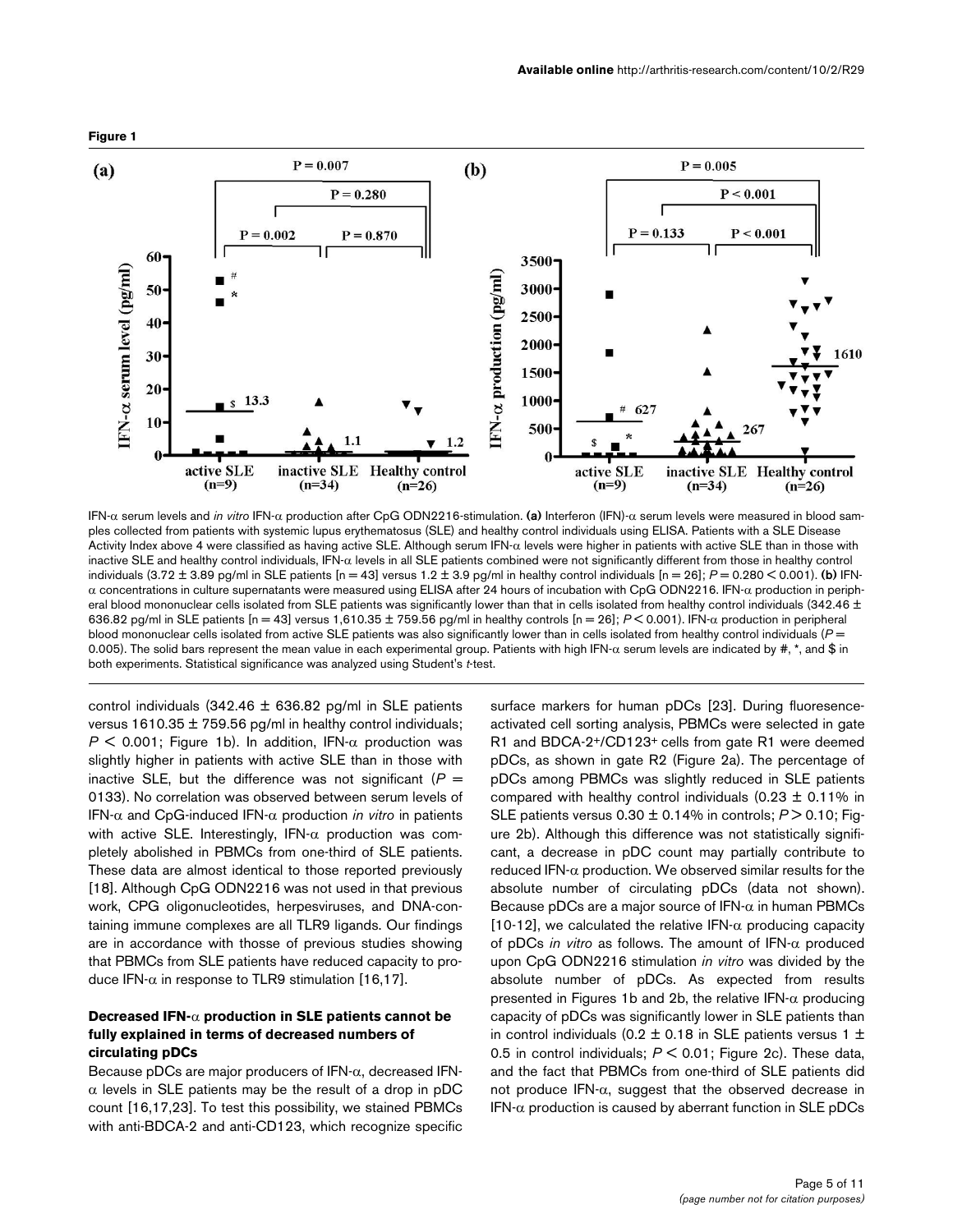



Proportion of pDCs and IFN-α production capacity. (a) A gating strategy was used to distinguish plasmacytoid dendritic cells (pDCs) from among peripheral blood mononuclear cells (PBMCs). Blood cells were analyzed using flow cytometry. Total PBMCs were gated at R1 and then analyzed for the presence of blood dendritic cell antigen (BDCA)-2 and CD123. Both BDCA-2-positive and CD123-positive cells were identified as pDCs in gate R2. **(b)** The proportion of pDCs among PBMCs in patients with systemic lupus erythematosus (SLE) versus healthy control individuals. The solid bars represent the mean percentage of pDCs among PBMCs (0.23% in SLE patients versus 0.30% in controls; *P* > 0.10). Statistical significance was analyzed using the Mann-Whitney U-test. **(c)** Relative IFN-α producing capacity in SLE patients versus healthy control individuals. CpG ODN2216-induced IFN-α production was divided by the absolute number of pDCs. **(d)** Expression of Tll-like receptor (TLR)9 mRNA. TLR-9 expression in PBMCs was measured using semiquantitative reverse transcription PCR. The expression of TLR9 is presented relative to β-actin expression. Each analysis was performed in triplicate, and the average values are indicated by a solid square for SLE patients and solid triangle for healthy control individuals. The solid bars represent the mean value for each experimental group. Statistical significance was analyzed using the Mann-Whitney U-test.

or depletion of some proportion of pDCs, and not by a decrease in total pDC count. However, there is no way to determine the proportion of pDCs in the blood.

Downregulation of TLR9 may also contribute to decreases in IFN- $\alpha$  production in SLE patients. We used semiquantitative reverse transcription PCR to determine the expression of TLR9 in PBMCs. Interestingly, TLR9 expression was higher in SLE PBMCs than in cells from healthy control individuals (Figure 2d). These data demonstrate that the decrease in IFN- $\alpha$ production was not caused by downregulation of TLR9 expression.

## **CpG-induced IFN-**α **production in SLE PBMCs is inversely correlated with SLE serum induced IFN-**α **production in healthy PMBCs**

Differences in the numbers of circulating pDCs do not fully explain the difference in IFN- $\alpha$  production capability between the SLE and healthy PBMCs. Furthermore, it has been reported that TLR9 expression levels in the pDCs of SLE patients and healthy control individuals are similar [24]. We suspected that the presence of DNA-containing immune complexes, which function as TLR9 ligands, affect pDC function. In SLE patients, these immune complexes stimulate pDCs to produce IFN-α via TLR9 and FcγRIIa (CD32) [14,15]. We incubated healthy PBMCs with serum from SLE patients and healthy control individuals, and then measured the production of IFN-α. As expected, serum from SLE patients induced IFN- $\alpha$  production to a much greater degree than did serum from healthy control individuals (24.1  $\pm$  27.5 pg/ml versus 4.1  $\pm$ 3.14 pg/ml, respectively; *P* < 0.005; Figure 3a). Paradoxically, SLE patients whose serum induces low levels of IFN- $\alpha$ production in PBMCs from healthy individuals possess PBMCs that exhibit higher IFN- $\alpha$  production when stimulated by the TLR9 ligand CpG ODN2216 (Figures [1](#page-4-0)b and 3b). *Vice versa*, those patients with SLE whose serum induces high lev-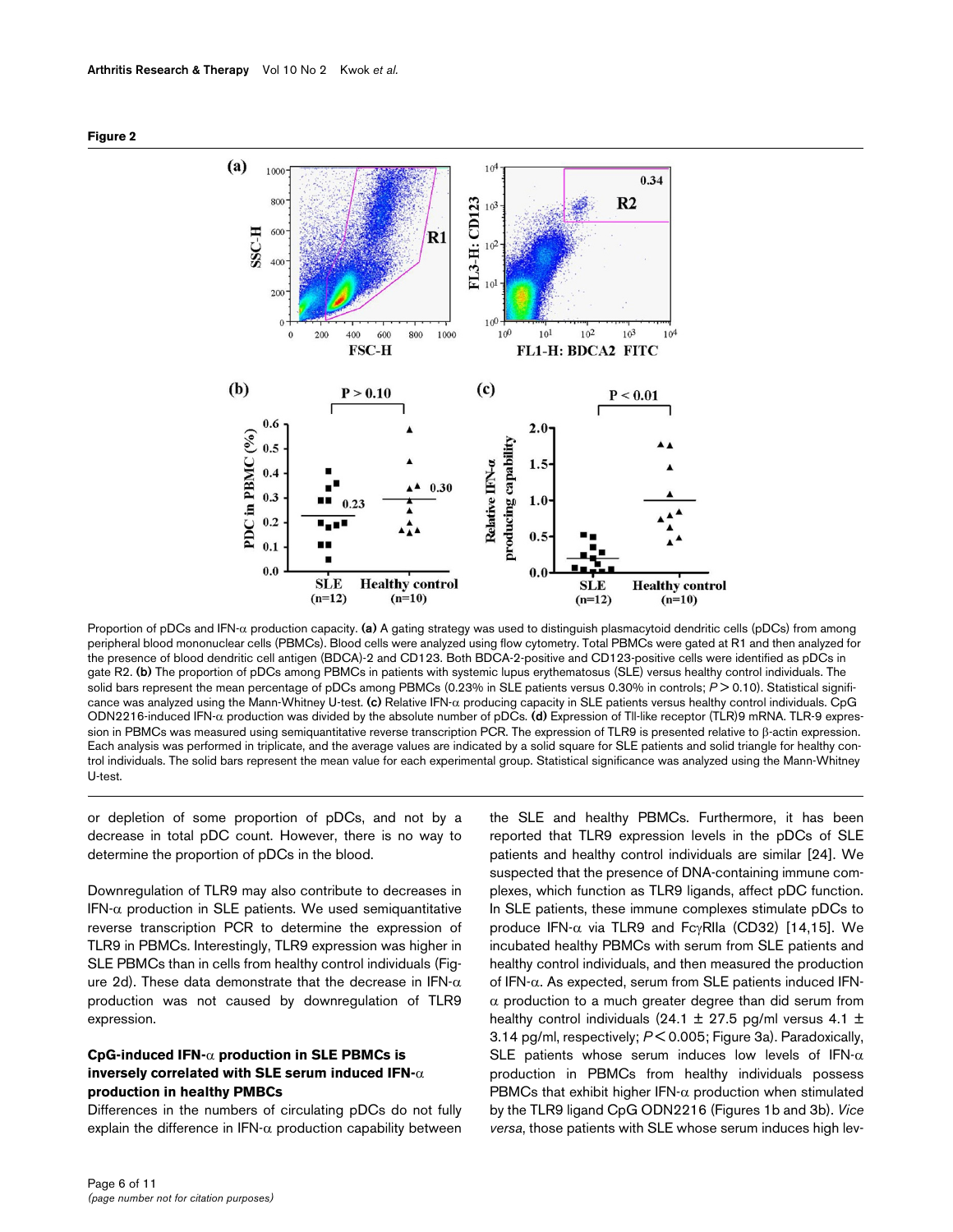



IFN-α production in PBMCs stimulated using serum from SLE patients or healthy control individuals. (a) Peripheral blood mononuclear cells (PBMCs), obtained from healthy individuals, were incubated with serum from patients with systemic lupus erythematosus (SLE) or healthy control individuals for 24 hours. Interferon (IFN)- $α$  production was measured using ELISA. The solid bars represent the mean value for each experimental group. The experiment was performed twice using PBMCs obtained from separate healthy individuals. Data are representative of two independent experiments. **(b)** Inverse correlation between the amount of CpG induced IFN-α production in SLE PBMCs (n = 22) versus SLE serum induced IFNα in control PBMCs. **(c)** Positive correlation between the amounts of immune complexes versus SLE serum induced IFN-α in control PBMCs (n = 14). **(d)** Inverse correlation between the amount of CpG-induced IFN-α production in SLE PBMCs versus the amounts of immune complexes (n = 14). Correlation analyses were performed using Spearman's rank correlation test.

els of IFN- $\alpha$  production in PBMCs from healthy individuals possess PBMCs that exhibit lower IFN- $\alpha$  production in response to CpG ODN2216. In other words, the degree of CpG-induced IFN-α production in SLE PBMCs correlated inversely with SLE serum induced IFN- $\alpha$  production in healthy PBMCs. Also, SLE serum induced IFN- $\alpha$  production in healthy PBMCs correlated with the amount of immune complexes in SLE serum (Figure 3c), and the degree of CpG-induced IFN- $\alpha$  production in SLE PBMCs was inversely correlated with the amounts of immune complexes in matched SLE patients (Figure 3d).

### **Repeated stimulation induces TLR9 tolerance in pDCs**

Because there was an inverse correlation between IFN- $\alpha$  producing capacity in SLE PBMCs and SLE serum induced IFN- $\alpha$  production in control PBMCs, we hypothesized that the persistent presence of DNA-containing immune complexes may desensitize pDCs to TLR9 stimulation. TLR tolerance, in which cells exhibit no response to subsequent challenges with the same TLR stimulus, has been reported in epithelial cells, neutrophils, macrophages, and conventional dendritic cells [25- 28]. To test this hypothesis, we induced TLR9 tolerance by repeatedly stimulating pDCs isolated from healthy individuals

using CpG ODN2216 or 30% serum derived from SLE patients. Both IL-3 and granulocyte-monocyte colony stimulating factor are essential cytokines for pDC survival and were thus included in the culture medium [29]. Repeated stimulation using CpG ODN2216 or 30% serum from SLE patients resulted in 65% and 90% decreases in IFN-α production, respectively (Figure 4a); cell viability was not affected (data not shown). These data indicate that repeated stimulation induces TLR9 tolerance in pDCs and are similar to previous data indicating that pDCs produce large amounts of  $IFN-\alpha$ within the first 12 hours of activation and become refractory to subsequent stimulation [30].

TLR9 tolerance may be the result of negative feedback in the TLR signaling pathway [31]. Therefore, we examined whether TLR9 tolerance is reversible. pDC PBMCs from healthy individuals were incubated with CpG ODN2216 or 30% SLE serum for 1 day, washed, and then re-stimulated with CpG ODN2216 or 30% SLE serum after a given interval (0, 24, or 48 hours), as indicated in Figure 4b. IFN- $\alpha$  production was measured 24 hours after re-stimulation. IFN-α production decreased upon repeated stimulation at the 0 hours interval and recovered within 48 hours of the first stimulation in repeat-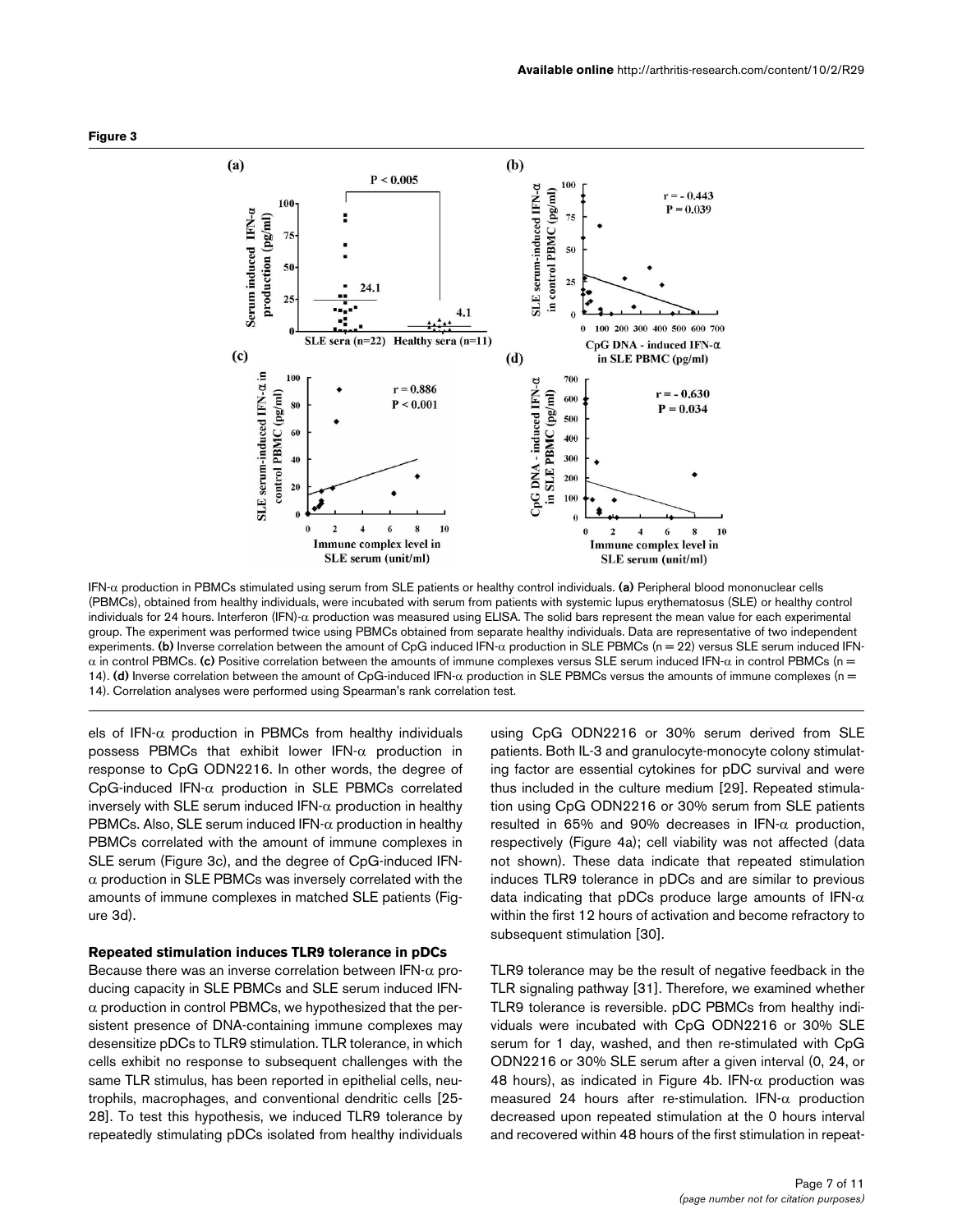

**Figure 4**

TLR9 tolerance in pDCs. (a) Repeated treatment with CpG ODN2216 and systemic lupus erythematosus (SLE) serum reduced interferon (IFN)-α production. Plasmacytoid dendritic cells (pDCs) were purified from peripheral blood mononuclear cells (PBMCs) of healthy individuals using Diamond Plasmacytoid Dendritic Cell Isolation Kit (Miltenyi Biotec) and 2 × 104 pDCs were incubated with or without CpG ODN2216 or 30% SLE serum. After 24 hours pDCs were carefully washed in serum-free medium and then incubated again with or without CpG ODN2216 or 30% SLE serum. After 24 hours, IFN-α production was measured using ELISA. The experiments were performed in duplicate and three independent experiments were performed using PBMCs from different individuals. The data are presented in (Additional file 1 [Supplementary Figure 4]) and the averages of data are shown. **(b)** Experimental design to investigate the time-dependent recovery of Toll-like receptor (TLR)9 sensitivity. pDCs were purified from total PBMCs of healthy individuals, and  $2 \times 10^4$  pDCs were treated with or without CpG ODN2216 or SLE sera for 1 day. The pDCs were then washed with serum-free medium and re-treated with or without CpG ODN2216 or SLE sera for 0 hours, 24 hours, and 48 hours. After 24 hours of treatment, IFN-α production was measured using ELISA. The white and black arrows represent washing and treatment with CpG ODN2216 or 30% SLE sera, respectively. The shaded areas indicate cultures undergoing stimulation. TLR9 tolerance is reversible over time. Purified pDCs were retreated with **(c)** CpG ODN2216 and **(d)** 30% SLE serum, as shown in panel b. IFN-α production and cell viability were measured 24 hours after the final stimulation. Each group was duplicated in every experiment and the values shown are the averages of duplicate samples. Three independent experiments were performed using PBMCs from different individuals. One representative case is shown here and the other data are shown in Additional file 1 (Supplementary Figure 5).

edly stimulated pDCs (Figure 4c,d). The cell viability did not differ significantly between stimulation and re-stimulation groups (lower panels of Figure 4c,d). Although we could not test the recovery of IFN- $\alpha$  production capability by pDCs purified from SLE patients, the PBMCs from SLE patients recovered IFN-α production capability over time *in vitro*, without further stimulation, as shown in Additional file 1 (Supplementary Figure 2). These data indicate that TLR9 tolerance is reversible over time and that continuous TLR9 stimulation is required to induce persistent nonresponsiveness in pDCs.

#### **SLE PBMCs are exposed to IFN-**α **to a greater degree**

Because the overall amounts of IFN- $\alpha$  in SLE sera were not significantly different from those in sera from healthy control individuals (Figure [1a](#page-4-0)), it was unclear whether circulating pDCs had already become TLR9 tolerant. Therefore, we used fluorescence-activated cell sorting to analyze the expression of CD80, CD86, and HLA-DR, which are markers of pDC maturation and activation. However, the number of circulating pDCs was too low to provide conclusive evidence regarding the activation of PDCs. Instead, we examined the expression of IFN-α signature genes in SLE PBMCs [32], including *IFIT1*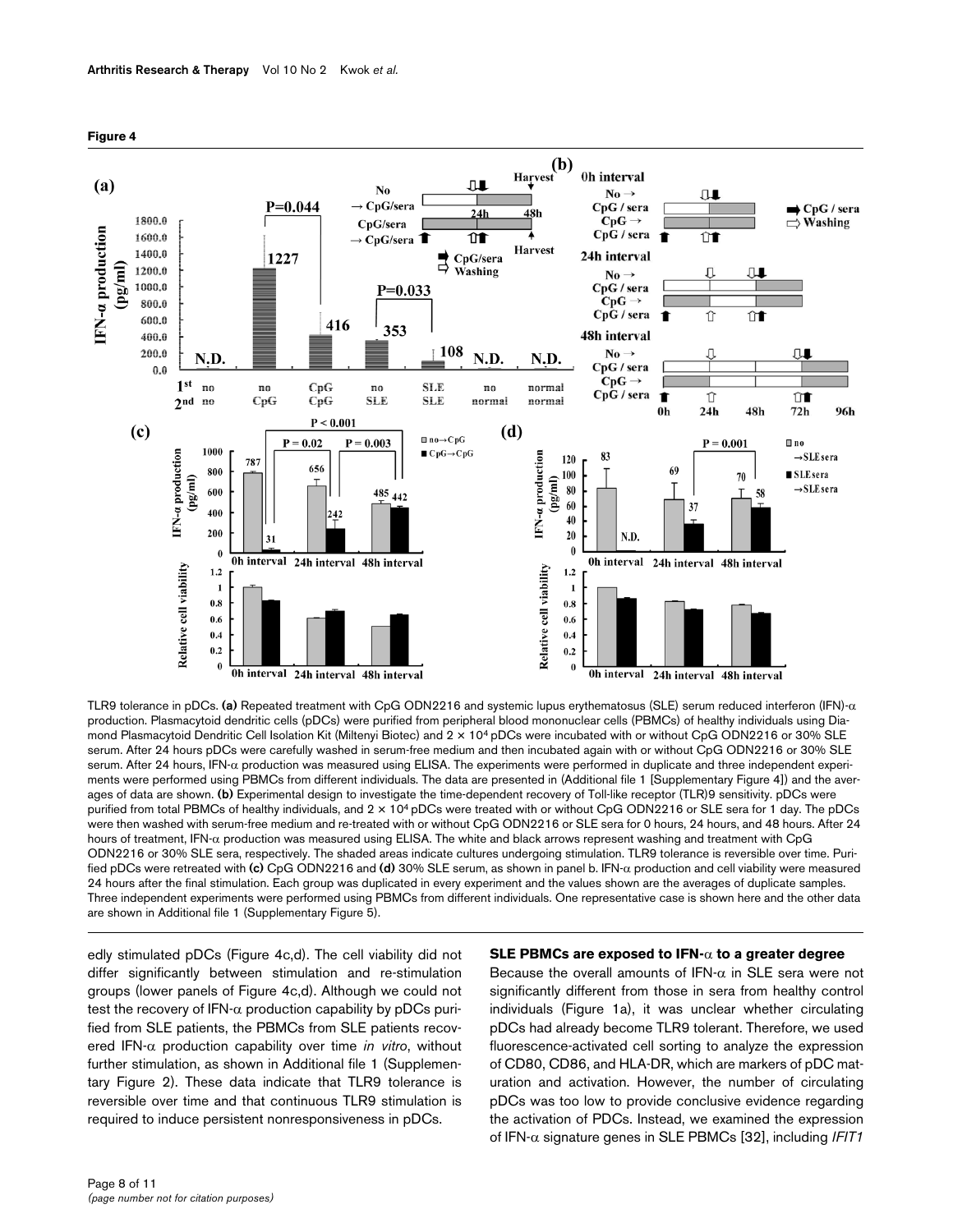



Expression of IFN-α signature genes. Expression of the interferon (IFN)-α responsive genes (a) *IFI44*, (b) *IFIT1*, and (c) PRKR was assessed using semiquantitative reverse transcription PCR. Peripheral blood mononuclear cells (PBMCs) were isolated from patients with systemic lupus erythematosus (n = 27; 9 with active and 18 with inactive disease) and healthy control individuals (n = 17). The expression of each gene is presented relative to β-actin expression. The solid bars represent the mean value for each experimental group. Statistical significance was analyzed using Student's *t*test.

(IFN-induced protein with tetratricopeptide repeats 1), *IFI44* (IFN-induced protein 44), and *PRKR* (IFN-inducible doublestranded RNA-dependent protein kinase). The expression of all three genes was elevated in SLE PBMCs compared with healthy PBMCs (Figure 5a–c). These data imply that SLE PBMCs had been exposed to  $IFN-\alpha$  to a greater degree, even though IFN-α levels did not differ between the sera of SLE patients and those of healthy control individuals.

#### **Discussion**

We demonstrated that TLR9-induced IFN- $\alpha$  production is reduced in PBMCsPMBCs from SLE patients (Figure [1](#page-4-0) and Table 1). SLE patients exhibit ongoing IFN- $\alpha$  production, and IFN- $\alpha$  serum levels are closely correlated with SLE disease activity [8,9]. Although active SLE serum contains slightly increased levels of IFN- $\alpha$  as compared with inactive SLE and healthy control sera, there were no significant differences in serum levels between total or inactive SLE patients and healthy control individuals. Because some chronic SLE patients had lymphophenia (data not shown), the number of pDCs per blood unit was reduced in SLE patients, which would affect the serum levels of IFN- $\alpha$ . The proportion of circulating pDCs was slightly reduced in SLE patients, and IFNα production was markedly impaired after *in vitro* stimulation with TLR9, regardless of disease activity (Figures [1b](#page-4-0) and 2b). Although SLE patients exhibited a slight, nonsignificant decrease in the proportion of pDCs to total PBMCs, we cannot exclude the possibility that this decrease contributes to the decrease in TLR-induced IFN- $\alpha$  production in SLE patients, because the composition of pDC subtypes may differ between SLE patients and healthy control individuals. There is evidence that the Ly6C/Ly49Q pDC subtypes are effective producers of IFN- $\alpha$  [33], and so further investigation is required to determine the composition of pDC subtypes in SLE patients. Other studies have reported that SLE patients exhibit a reduced number of BDCA-2 expressing pDCs, and that herpes virus induced IFN-α production is decreased in SLE PBMCs [16];

furthermore, CpG-induced IFN- $\alpha$  secretion was significantly reduced in monocytes and dendritic cells from SLE patients [18]. However, CpG-induced IFN-α production was completely abolished in one-third of SLE patients, and the decrease in IFN-α production was more marked than the decrease in pDCs, indicating that a different mechanism is at play.

SLE patients exhibited decreased numbers of circulating pDCs (Figure 2b), which is consistent with the findings of a number of other studies [16,23,34], but they also showed increased numbers of pDCs in cutaneous lesions [35,36]. It has been suggested that circulating pDCs are low in SLE patients because this cell type is recruited from the blood to peripheral tissues. However, the fate of circulating pDCs after activation by DNA-containing immune complexes, which present in the blood of SLE patients, is not yet clear. Our results showed that significant numbers of pDCs are still present in the PBMC fraction isolated from SLE patients. Furthermore, we demonstrated that TLR-tolerant pDCs can recover over time and restore IFN- $\alpha$  production (Figure 4c,d), suggesting that pDCs in SLE patients are still present but inactive as a result of TLR tolerance or exhaustion.

The marked decrease or abrogation of IFN- $\alpha$  production may be explained by factors other than cell count. We noted that CpG-induced IFN-α production in SLE PBMCs was inversely correlated with SLE serum-stimulated cytokine production in healthy PBMCs (Figure 3b). We also found that repeated or chronic stimulation of TLR9 by appropriate ligands, such as CpG ODN 2216 or DNA-containing immune complexes, leads to TLR tolerance in pDCs. Although the mechanism of TLR tolerance has not been fully explained, it is a well known occurrence for cells that have been persistently stimulated with TLR ligands to fail to respond to re-stimulation [31,37]. One possible mechanism is inhibition of TLR signaling via dysregulation of lipopolysaccharide-induced TLR4-MyD88 com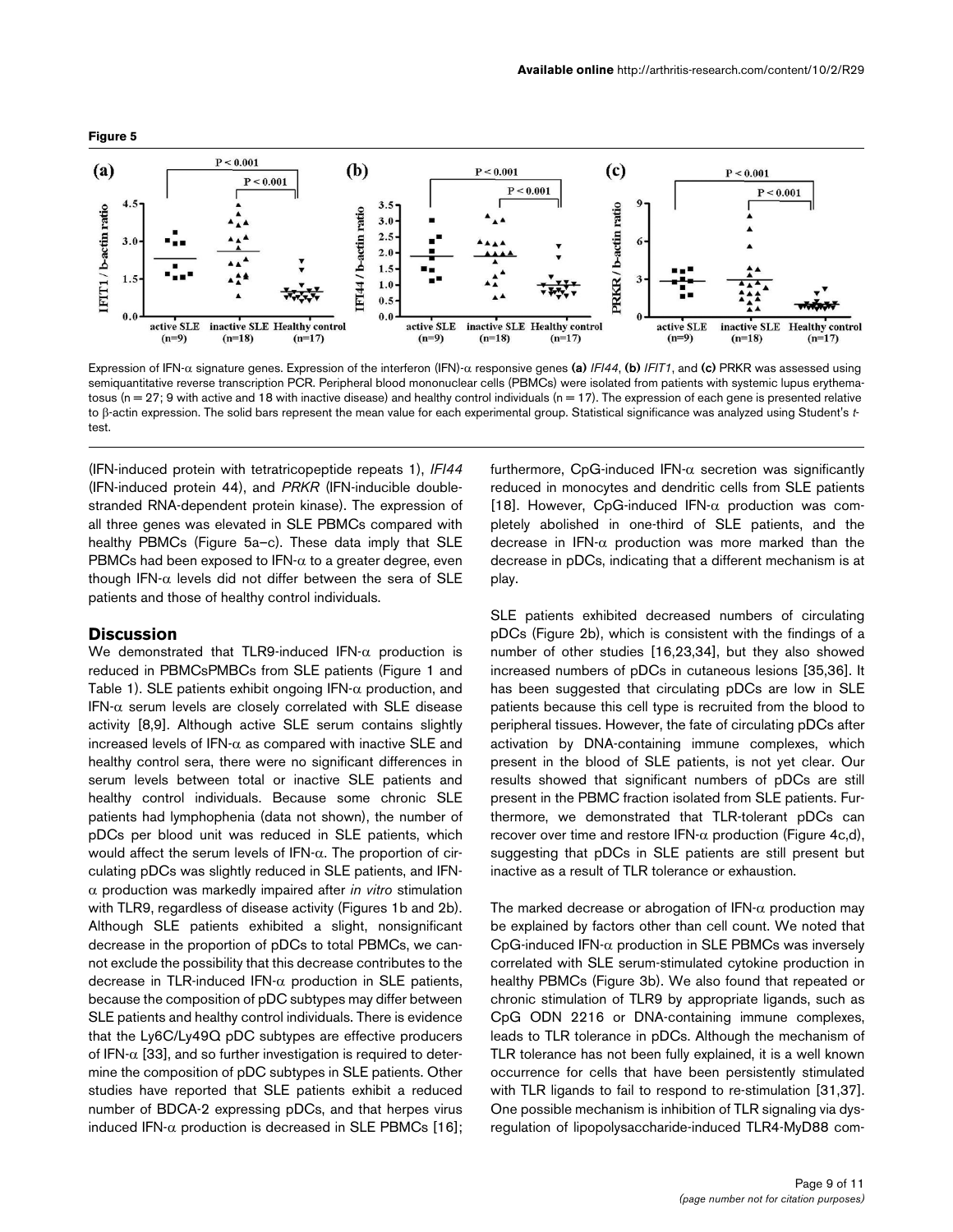plex formation and IL-1 receptor-associated kinase (IRAK)-1 activation in endotoxin-tolerant cells [38]. Another possibility is induction of genes that negatively regulate TLR signaling, such as IRAK-M and suppressor of cytokine signaling (SOCS)-1 [31,37,39].

We found an increase in the expression of IFN- $\alpha$  signature genes, indicating that SLE PBMCs have already been exposed to IFN- $\alpha$ , which is mainly produced by pDCs (Figure 5). Although we did not check the expression levels of molecules that inhibit the TLR signaling cascade in pDCs from SLE patients, the SLE PBMCs showed elevated levels of IRAK-M and MyD88s compared with the healthy PBMCs (Additional file 1 [Supplementary Figure 3a,b]). Because inflammation may also increase the expression of TLR signaling molecules, we examined the expression of MyD88, which is a positive regulator of the TLR signaling pathway. MyD88 expression was also slightly elevated in SLE PBMCs (Additional file 1 [Supplementary Figure 3c]), although the ratio of MyD88s to MyD88 indicated that the negative regulator, MyD88s, was dominantly expressed in the SLE PBMCs (Additional file 1 [Supplementary Figure 3d]). Although these data do not reveal the functional status of the pDCs in SLE patients, they suggest that the expression of negative regulators of TLR signaling may be responsible for the development of TLR tolerance in the PBMCs of SLE patients. In addition, dysfunctional IFN-α production by SLE pDCs can be induced by other TLR ligands that are found frequently in SLE sera, such as RNA-containing immune complexes and heat shock proteins. However, our investigation was hampered by the limited number of pDCs that could be isolated from the available blood sample, and thus the exact mechanism of TLR-9 tolerance remains to be elucidated. Further investigation is required to clarify this issue.

Another possible mechanism for TLR tolerance is that SLE medications may affect the function of pDCs. Although no correlations were observed among serum IFN-α levels, CpGinduced IFN-α production *in vitro*, and the type and dosage of medicines taken by SLE patients (data not shown), the immuno-suppressors, such as cyclosporine and hydroxychloroquine, can affect the function of pDCs. Hydroxychloroquine, in particular, is a known inhibitor of TLR9 signaling; this drug blocks the acidification of endosomes (phagosomes), which is essential for TLR9 signaling [40]. To rule out the effect of hydroxychloroquine, pDCs from healthy individuals were pretreated with 1 mmol/l hydroxychloroquine for 24 hours, washed twice in serum-free medium, and then treated with CpG ODN2216. After 24 hours of incubation, IFN-α production decreased by up to 60% compared with non-pretreated pDCs (data not shown). These findings indicate that the residual amounts of hydroxychloroquine in pDCs from SLE patients may contribute to TLR tolerance. Moreover, we cannot exclude the potential influences of other medications on pDC numbers and functions. However, not all SLE patients

## **Conclusion**

In the present study we demonstrated that circulating pDCs are desensitized to TLR9 stimulation in patients with chronic SLE. This desensitization is probably the result of persistent stimulation by DNA-containing immune complexes, which are a hallmark of SLE. In SLE patients, pDCs become tolerant to TLR9 stimulation or exhausted in terms of IFN-α production. These findings provide important insight into the pathogenesis of SLE and the markedly increased incidence of certain viral infections in SLE patients. In addition, our data indicate that the role of IFN- $\alpha$  is different in developing SLE and in chronic SLE.

## **Competing interests**

The authors declare that they have no competing interests.

## **Authors' contributions**

J-YL and S-KK carried out the experimental work, performed the statistical analysis, and drafted the manuscript. Se-Ho P analyzed and interpreted data. M-LC and S-YM performed statistical analysis. Sung-Hwan P provided patient's blood samples. Y-GC and H-YK designed and conceived of the study, coordinated the project, and drafted the manuscript. All authors read and approved the final manuscript.

## **Additional files**

The following Additional files are available online:

### **Additional file 1**

Additional file 1 is a Word file that contains Supplementary Figures. [See http://www.biomedcentral.com/content/](http://www.biomedcentral.com/content/supplementary/ar2382-S1.doc) supplementary/ar2382-S1.doc

### **Acknowledgements**

This work was supported by the SRC/ERC program of MOST/KOSEF (grant R11-2002-098-08002-0).

#### **References**

- 1. Mok CC, Lau CS: **[Pathogenesis of systemic lupus](http://www.ncbi.nlm.nih.gov/entrez/query.fcgi?cmd=Retrieve&db=PubMed&dopt=Abstract&list_uids=12835292) [erythematosus.](http://www.ncbi.nlm.nih.gov/entrez/query.fcgi?cmd=Retrieve&db=PubMed&dopt=Abstract&list_uids=12835292)** *J Clin Pathol* 2003, **56:**481-490.
- 2. Ruiz-Irastorza G, Khamashta MA, Castellino G, Hughes GR: **[Sys](http://www.ncbi.nlm.nih.gov/entrez/query.fcgi?cmd=Retrieve&db=PubMed&dopt=Abstract&list_uids=11293608)[temic lupus erythematosus.](http://www.ncbi.nlm.nih.gov/entrez/query.fcgi?cmd=Retrieve&db=PubMed&dopt=Abstract&list_uids=11293608)** *Lancet* 2001, **357:**1027-1032.
- 3. Ronnblom LE, Alm GV, Oberg KE: **[Autoimmunity after alpha](http://www.ncbi.nlm.nih.gov/entrez/query.fcgi?cmd=Retrieve&db=PubMed&dopt=Abstract&list_uids=2058872)[interferon therapy for malignant carcinoid tumors.](http://www.ncbi.nlm.nih.gov/entrez/query.fcgi?cmd=Retrieve&db=PubMed&dopt=Abstract&list_uids=2058872)** *Ann Intern Med* 1991, **115:**178-183.
- 4. Ronnblom LE, Alm GV, Oberg KE: **[Possible induction of sys](http://www.ncbi.nlm.nih.gov/entrez/query.fcgi?cmd=Retrieve&db=PubMed&dopt=Abstract&list_uids=1690258)[temic lupus erythematosus by interferon-alpha treatment in a](http://www.ncbi.nlm.nih.gov/entrez/query.fcgi?cmd=Retrieve&db=PubMed&dopt=Abstract&list_uids=1690258) [patient with a malignant carcinoid tumour.](http://www.ncbi.nlm.nih.gov/entrez/query.fcgi?cmd=Retrieve&db=PubMed&dopt=Abstract&list_uids=1690258)** *J Intern Med* 1990, **227:**207-210.
- 5. Ehrenstein MR, McSweeney E, Swane M, Worman CP, Goldstone AH, Isenberg DA: **[Appearance of anti-DNA antibodies in](http://www.ncbi.nlm.nih.gov/entrez/query.fcgi?cmd=Retrieve&db=PubMed&dopt=Abstract&list_uids=8431220)**